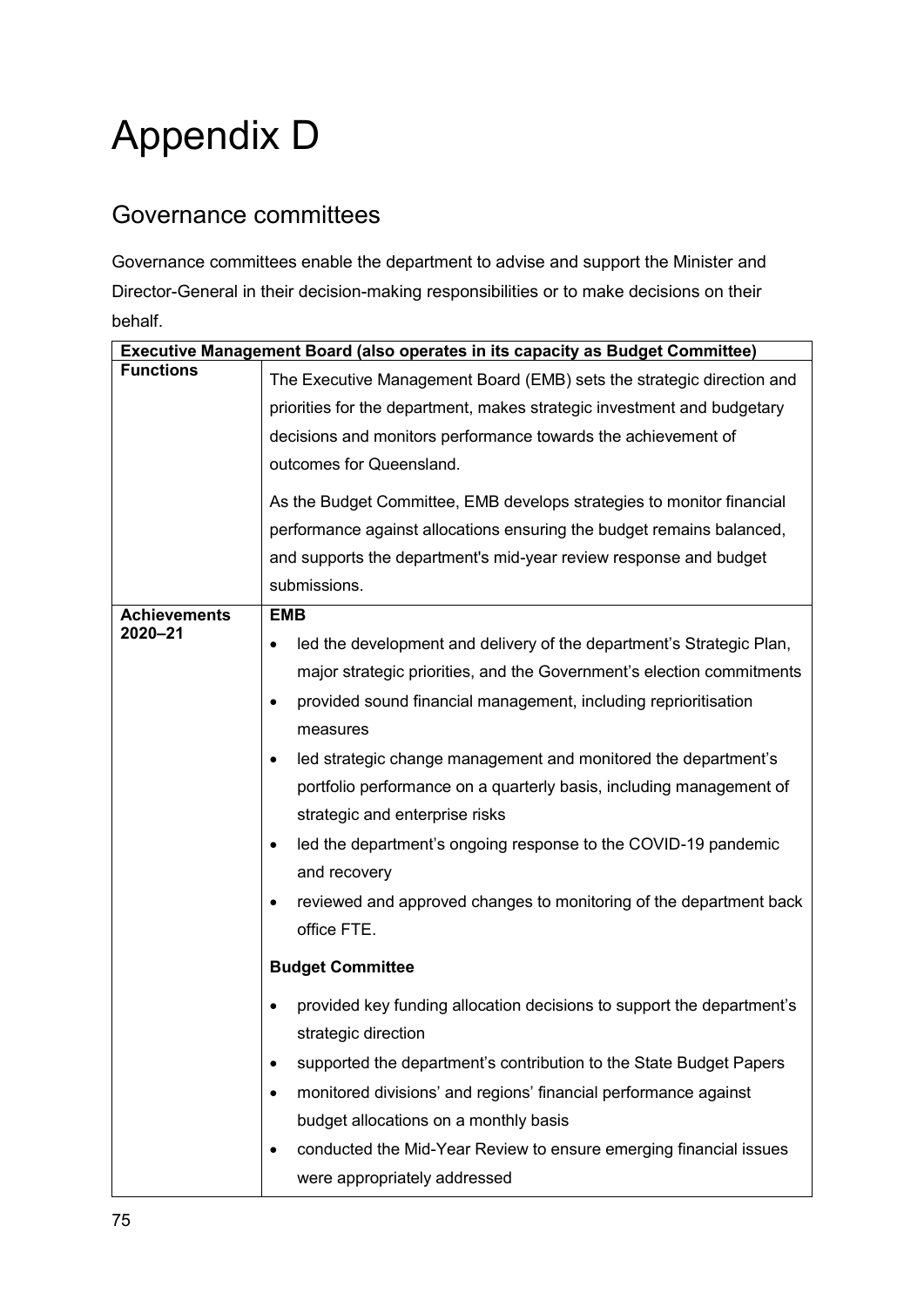|  | $\bullet$ led the department's response to the Queensland Government |
|--|----------------------------------------------------------------------|
|  | Savings and Debt Plan.                                               |

## **Membership**

Director-General

Deputy Director-General, People and Corporate Services (and previously known as Deputy

Director-General, People and Executive Services)

Chief Finance Officer and Assistant Director-General, Finance and Assurance Services

Deputy Director-General, Policy, Performance and Planning

Deputy Director-General, Infrastructure Services

Deputy Director-General, State Schools

Deputy Director-General, Early Childhood and Education Improvement

Deputy Director-General, Office of Industrial Relations

Regional Director (Kim Fredericks and John Norfolk)

Executive Director, Office of the Director-General

|                     | <b>Audit and Risk Management Committee</b>                                           |  |
|---------------------|--------------------------------------------------------------------------------------|--|
| <b>Functions</b>    | The Audit and Risk Management Committee (ARMC) provides                              |  |
|                     | independent audit and risk management advice to the                                  |  |
|                     | Director-General, as a requirement under section 35 of the Financial and             |  |
|                     | Performance Management Standard 2019 (Qld).                                          |  |
| <b>Achievements</b> | reviewed and endorsed the department's financial statements for<br>$\bullet$         |  |
| 2020-21             | 2019-20 and noted the Chief Finance Officer Statement of Assurance                   |  |
|                     | for 2019-20                                                                          |  |
|                     | endorsed the Mid-Year Review of the 6+6 Month Audit Plan<br>$\bullet$                |  |
|                     | 2020-21 in November 2020                                                             |  |
|                     | endorsed the 6+6 Month Audit Plan for 2021-22 in June 2021<br>$\bullet$              |  |
|                     | monitored Internal Audit's key performance indicators and measures<br>$\bullet$      |  |
|                     | during the year                                                                      |  |
|                     | continuing with the deep dive into the departmental compliance<br>$\bullet$          |  |
|                     | framework                                                                            |  |
|                     | restructured the committee to include majority external members (i.e. 3<br>$\bullet$ |  |
|                     | external members including the Chair, and one internal member                        |  |
|                     | nominated as the DDG State Schools to reflect the core business of                   |  |
|                     | the department)                                                                      |  |
|                     | review and oversight over key risks to the department including the<br>$\bullet$     |  |
|                     | major reform work being done within the newly created Infrastructure                 |  |
|                     | Services Division.                                                                   |  |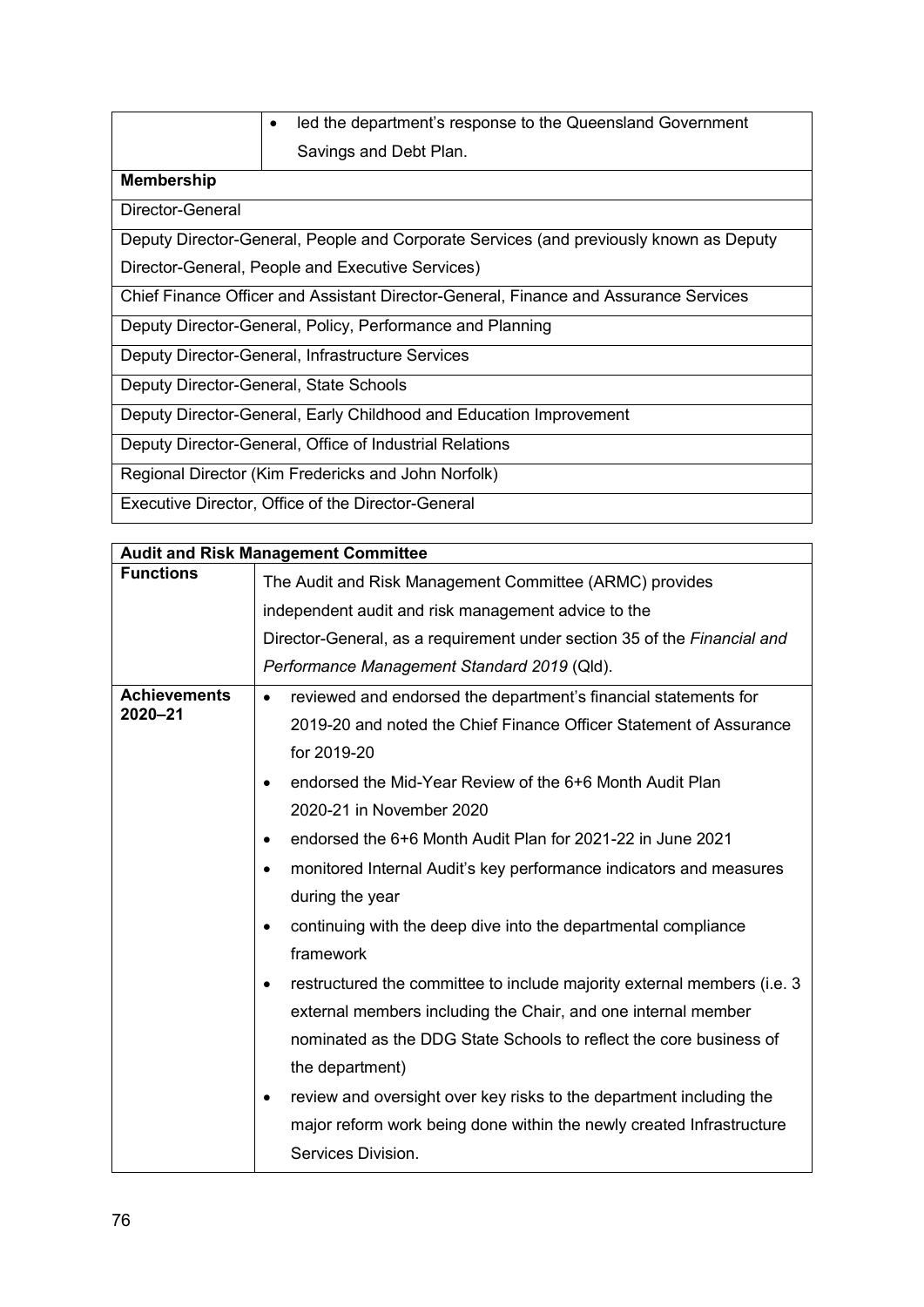| <b>Current Membership</b>              | % of scheduled            | <b>Membership</b> |
|----------------------------------------|---------------------------|-------------------|
|                                        | meetings attended         | duration          |
| Deputy Director-General, State Schools | 100%                      | 6 months          |
| External Chair - Helen Moore           | 100%                      | 6 months          |
| External Member - John Catford         | 100%                      | 6 months          |
| External Member - Marie Kavanagh       | 100%                      | 6 months          |
| <b>Past Membership</b>                 |                           |                   |
| External - Karen Prentis               | 100%                      | 6 months          |
| External - Julie Cotter                | 100%                      | 6 months          |
| <b>Remuneration</b>                    | Fees paid (GST exclusive) |                   |
| External Chair - Helen Moore           | \$6,000                   |                   |
| External Member - John Catford         | \$4,000                   |                   |
| External Member - Marie Kavanagh       | \$4,000                   |                   |
| External - Karen Prentis               | \$6,000                   |                   |
| External - Julie Cotter                | \$4,000                   |                   |

| Integrity, Fraud and Corruption Committee <sup>1</sup> |                                                                             |  |
|--------------------------------------------------------|-----------------------------------------------------------------------------|--|
| <b>Functions</b>                                       | The Integrity, Fraud and Corruption Committee (IFCC) provides advice        |  |
|                                                        | to the ARMC regarding strategies to champion, oversee, monitor and          |  |
|                                                        | coordinate the various fraud and corruption mitigation mechanisms in        |  |
|                                                        | effect in the department.                                                   |  |
| <b>Achievements</b>                                    | the department's Compliance and Controls Taskforce (Taskforce)<br>$\bullet$ |  |
| 2020-21                                                | was established in mid-2020 to oversee a 12 to 24-month program             |  |
|                                                        | of integrity and governance reforms designed to strengthen the              |  |
|                                                        | department's commitment to organisational integrity, accountability,        |  |
|                                                        | transparency and effective governance                                       |  |
|                                                        | following the closure of the Taskforce in March 2021, the FCCC<br>$\bullet$ |  |
|                                                        | and subsequently the IFCCC continue oversight of the                        |  |
|                                                        | development of the department's 12 to 24-month integrity reform             |  |
|                                                        | program. To this end, at the June 2021 IFCC meeting, members                |  |
|                                                        | participated in the first workshop (of a broader consultation               |  |
|                                                        | strategy) to develop a long-term integrity plan.                            |  |
|                                                        | the FCCC oversaw the development of a suite of integrity-related            |  |
|                                                        | policy instruments, including updated Integrity and Fraud and               |  |
|                                                        | <b>Corruption Control Frameworks.</b>                                       |  |
|                                                        | in July 2020, the department held an awareness campaign to<br>٠             |  |
|                                                        | educate employees about the provisions of s89 of the Criminal               |  |
|                                                        | Code Act 1899, which requires written delegate approval to be               |  |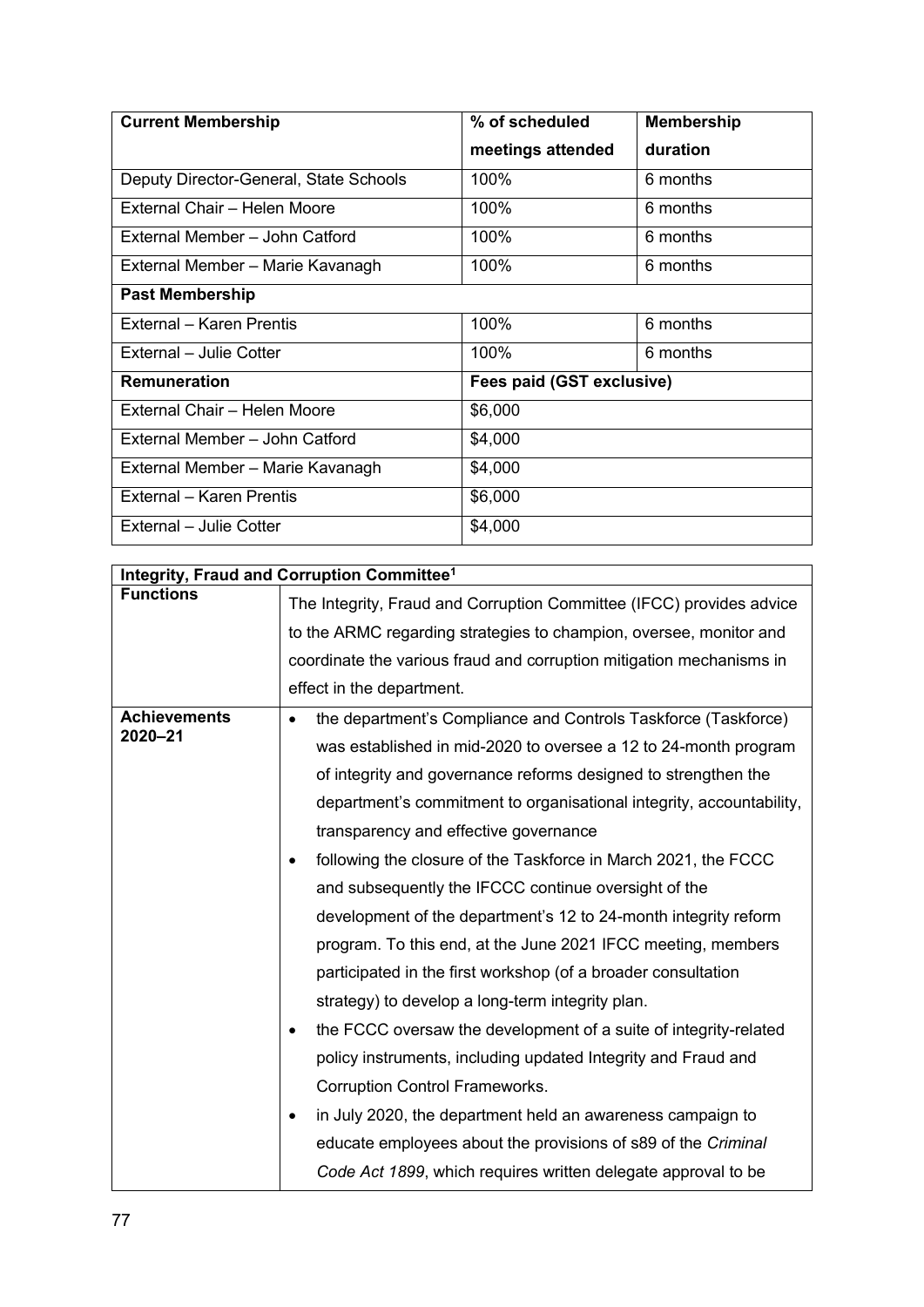|                                                       | obtained prior to employees entering into agreements or contracts                    |  |
|-------------------------------------------------------|--------------------------------------------------------------------------------------|--|
|                                                       | with the department in their private capacity                                        |  |
|                                                       | at the August 2020 FCCC meeting, members agreed to                                   |  |
|                                                       | developing customised risk workshops for areas with higher ER4                       |  |
|                                                       | risk profiles, and presentations to enable remaining areas to self-                  |  |
|                                                       | assess                                                                               |  |
|                                                       | the department's Fraud Awareness week campaign commenced                             |  |
|                                                       | on 16 November 2020, incorporating a Fraud Awareness forum                           |  |
|                                                       | live-streamed to all staff, launching both Fraud Awareness Week                      |  |
|                                                       | and the department's Next 90-day Action Plan                                         |  |
|                                                       | it was agreed at the November 2020 FCCC meeting that the Head                        |  |
|                                                       | of Internal Audit would submit quarterly secondary employments                       |  |
|                                                       | analyses commencing in February 2021, with the intent of                             |  |
|                                                       | developing a collaborative enterprise approach to address fraud                      |  |
|                                                       | and corruption risks associated with employee secondary                              |  |
|                                                       | employment.                                                                          |  |
| <b>Membership</b>                                     |                                                                                      |  |
|                                                       | Deputy Director-General, People and Corporate Services <sup>2</sup>                  |  |
|                                                       | Chief Finance Officer and Assistant Director-General, Finance and Assurance Services |  |
|                                                       | Assistant Director-General, Human Resources                                          |  |
| Assistant Director-General, Strategy and Performance  |                                                                                      |  |
| Assistant Director-General, State Schools Performance |                                                                                      |  |
| Executive Director, Integrity and Employee Relations  |                                                                                      |  |
| <b>Executive Director, Procurement Services</b>       |                                                                                      |  |
| Regional Director <sup>3</sup>                        |                                                                                      |  |
| Principal <sup>4</sup>                                |                                                                                      |  |
| Business Service Manager <sup>5</sup>                 |                                                                                      |  |
| <b>NOTES:</b>                                         |                                                                                      |  |

<sup>1</sup>This committee was formerly known as the Fraud and Corruption Control Committee (FCCC). It was renamed the Integrity, Fraud and Corruption Committee (IFCC) in June 2021, to acknowledge and strengthen the importance of integrity, and more accurately reflect the committee's focus on creating and executing a long-term Integrity plan for the department.

<sup>2</sup> Position established on 31 May 2021; previous position titles were Deputy Director-General, People and Executive Services and Deputy Director-General Corporate Services.

<sup>3</sup> The Regional Director North Coast Region will attend his first meeting in this role on 27 July 2021.

<sup>4</sup> The Principal, Kirwan State High School has assumed this representative role.

<sup>5</sup> The Business Services Manager, Boondall State School has assumed this representative role.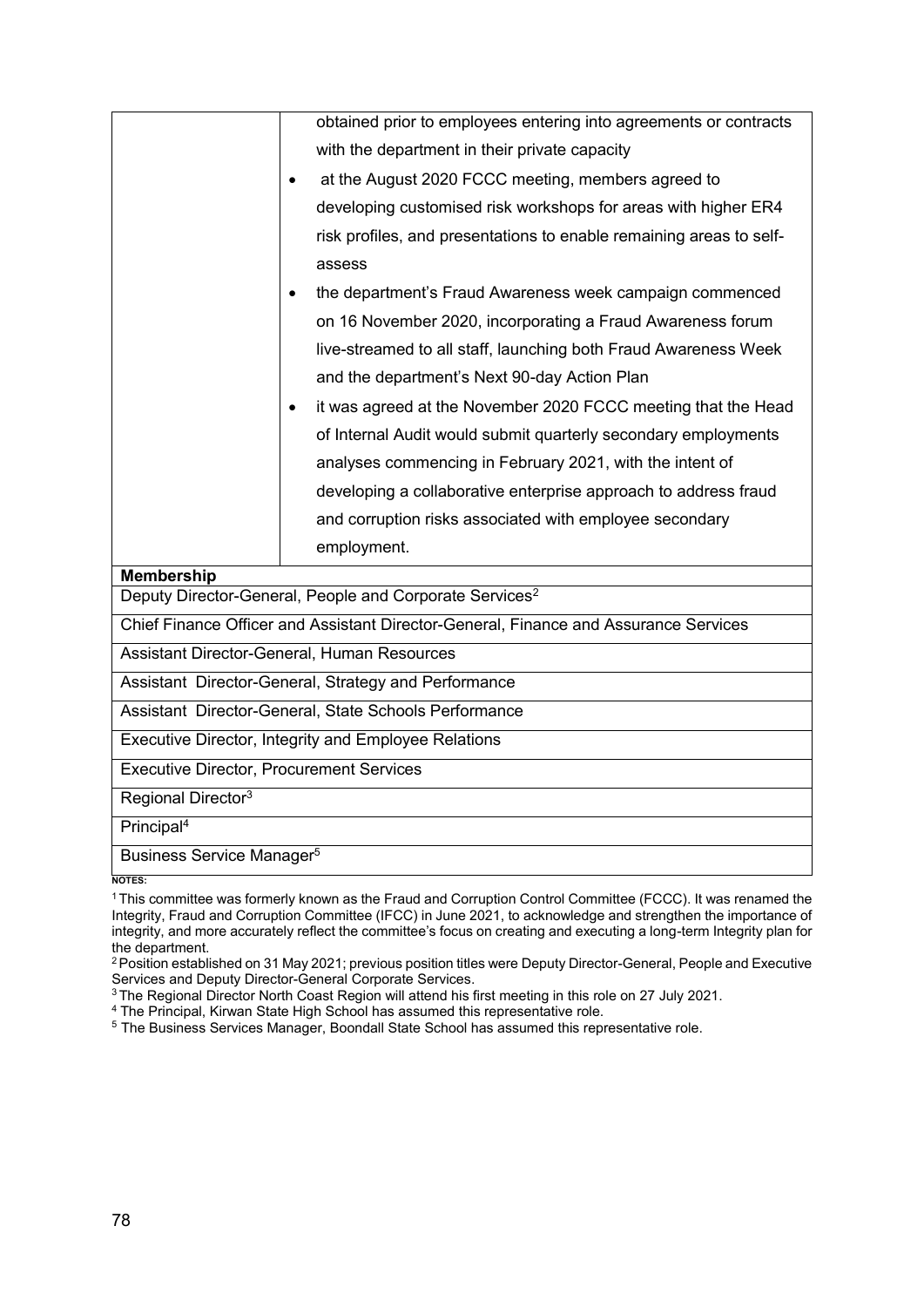|                                                                    | Department of Education Health, Safety and Wellbeing Committee                  |  |
|--------------------------------------------------------------------|---------------------------------------------------------------------------------|--|
| <b>Functions</b>                                                   | The Health, Safety and Wellbeing Committee (HSWC) provides advice to            |  |
|                                                                    | EMB to fulfil its corporate governance responsibilities of strategic oversight, |  |
|                                                                    | direction and continuous improvement of health, safety and wellbeing            |  |
|                                                                    | outcomes for the department.                                                    |  |
| <b>Achievements</b>                                                | endorsed development and submission of a quarterly risk report from             |  |
| 2020-21                                                            | Infrastructure Services Branch to enable ongoing monitoring by the              |  |
|                                                                    | committee of infrastructure related safety risks for electrical safety,         |  |
|                                                                    | contractor management, fire regulation and asbestos management                  |  |
|                                                                    | endorsed the proposed changes to the department's                               |  |
|                                                                    | Enterprise Risk 2 (ER2) WHS risk threat indicators including introduction       |  |
|                                                                    | of the Annual Safety Assessment (ASA) completion rate as a new KPI              |  |
|                                                                    | for 2021 The ASA is a well-established practice throughout the                  |  |
|                                                                    | organisation and a key activity of the department's safety management           |  |
|                                                                    | system                                                                          |  |
|                                                                    | noted the Term 4 communication focus to commence consultation on the            |  |
|                                                                    | draft Staff Mental Health Strategy. The Strategy is a key deliverable for       |  |
|                                                                    | the Teaching Queensland's Future Wellbeing Project and aims to                  |  |
|                                                                    | establish a long-term plan to foster positive mental health in schools and      |  |
|                                                                    | workplaces to build a more resilient and connected organisation                 |  |
|                                                                    | endorsed the introduction of a quarterly HSW Committee Communication<br>٠       |  |
|                                                                    | Pack for schools which will be developed by OSW and distributed by              |  |
|                                                                    | Regional Directors (RDs) through the RD, DDSW committee member to               |  |
|                                                                    | provide consistent and assertive messaging to support school HSW                |  |
|                                                                    | Committee meetings.                                                             |  |
| <b>Membership</b>                                                  |                                                                                 |  |
| Deputy Director-General People and corporate Services              |                                                                                 |  |
|                                                                    | Regional Director, Darling Downs South West                                     |  |
| Assistant Director-General, State School Operations                |                                                                                 |  |
|                                                                    | Assistant Director-General, Human Resources                                     |  |
| Assistant Director-General, Infrastructure Services                |                                                                                 |  |
| Executive Director, Business Partnering, Safety and Wellbeing      |                                                                                 |  |
|                                                                    | Executive Director, Performance and Governance, Early Childhood and Education   |  |
| Improvement                                                        |                                                                                 |  |
|                                                                    | Director, Governance Strategy and Planning                                      |  |
|                                                                    | Director, Organisational Safety and Wellbeing                                   |  |
| Director Performance and Policy                                    |                                                                                 |  |
| Executive Director, Legal and Administrative Law Branch (Observer) |                                                                                 |  |
|                                                                    |                                                                                 |  |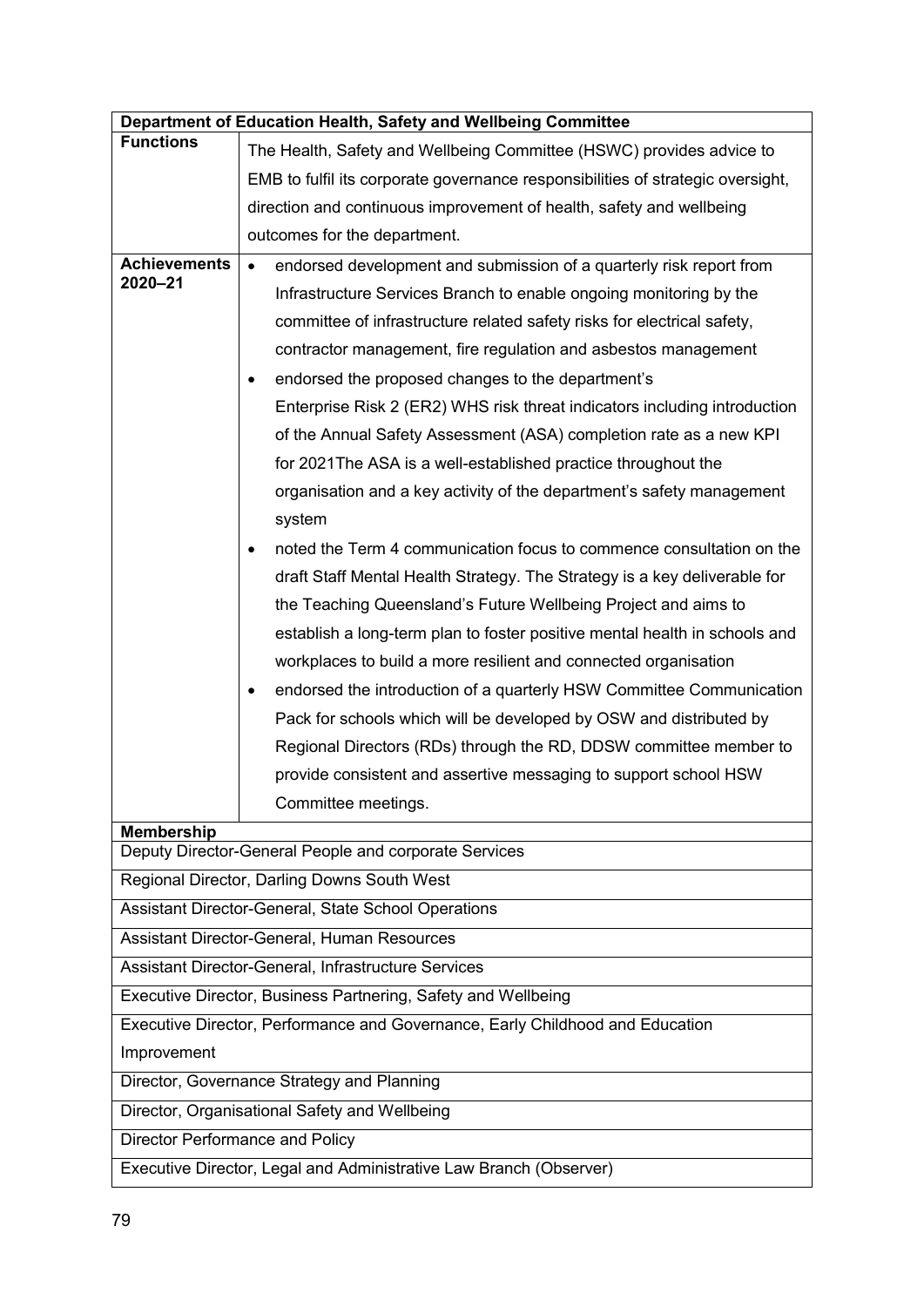Head of Internal Audit (Observer)

|                     | <b>Innovation and Information Steering Committee</b>                            |
|---------------------|---------------------------------------------------------------------------------|
| <b>Functions</b>    | The Innovation and Information Steering Committee (IISC) oversees               |
|                     | the strategic direction, and proactively manages the investments in             |
|                     | innovation, information management, and information and                         |
|                     | communication technologies (ICT) within the department. The IISC                |
|                     | determines the strategic value of each change initiative and investment         |
|                     | to support strategy implementation and service delivery.                        |
| <b>Achievements</b> | coordinated and managed the ICT Portfolio Plan 2020-21<br>$\bullet$             |
| 2020-21             | consisting of fifty-six (56) in-flight initiatives with \$56.3 million          |
|                     | invested                                                                        |
|                     | managed and monitored the Business ICT Investment Fund (BIIF)<br>$\bullet$      |
|                     | budget of \$25.2 million allocated to support twenty (20) of the                |
|                     | fifty-six (56) in-flight initiatives                                            |
|                     | decisions followed agreed investment criteria within the new ICT<br>$\bullet$   |
|                     | Portfolio Plan 2021-22, listing forty-six (46) ICT-enabled programs             |
|                     | and projects to a total value of \$40.4 million                                 |
|                     | received presentations on fifteen (15) investment and benefits<br>٠             |
|                     | reviews of initiatives focusing on performance and/or benefits                  |
|                     | realisation                                                                     |
|                     | improved the reporting of ICT Portfolio Risk and Issues, monitored<br>$\bullet$ |
|                     | initiatives with Extreme or High-risk levels, and undertook                     |
|                     | corrective actions                                                              |
|                     | improved the reporting of ICT Portfolio Benefits and undertook<br>٠             |
|                     | corrective actions                                                              |
|                     | improved financial management monitoring, reporting,                            |
|                     | re-investments and phase funding release of initiatives                         |
|                     | monitored initiatives reporting Red or Amber, and sought<br>٠                   |
|                     | presentations from initiatives reporting Red or Amber for greater               |
|                     | than three consecutive months                                                   |
|                     | published significant ICT initiatives on the Queensland Government<br>$\bullet$ |
|                     | Digital Projects Dashboard, and undertook a review of the                       |
|                     | publishing process                                                              |
|                     | approved Sub-Committee Terms of Reference.                                      |
|                     | convened Project Management Community of Practice Network for                   |
|                     | ICT-enabled initiatives.                                                        |
| <b>Membership</b>   |                                                                                 |
|                     | Assistant Director-General, Information and Technologies                        |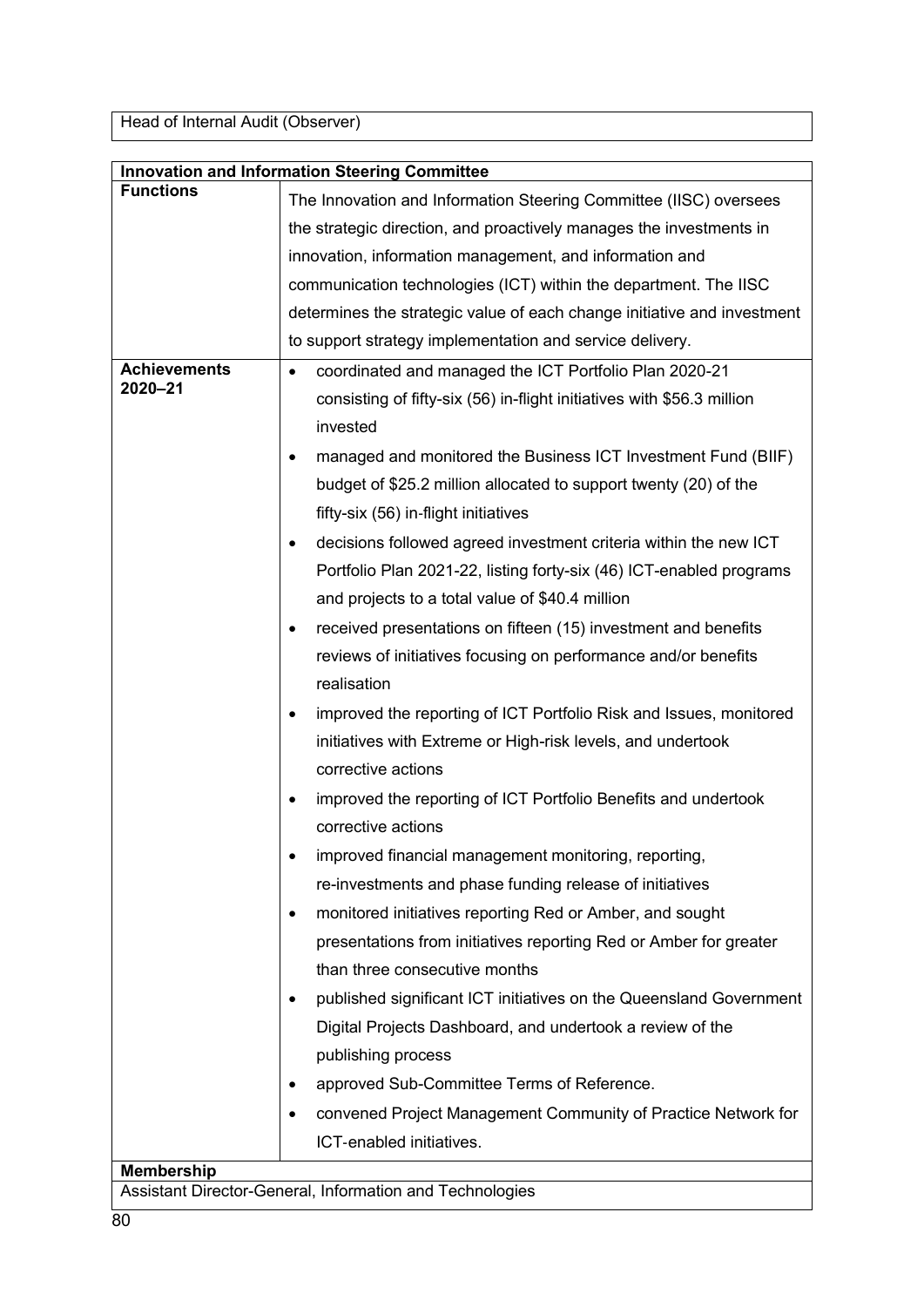Assistant Director-General, Strategy and Performance

Chief Finance Officer and Assistant Director-General, Finance and Assurance Services

Assistant Director-General, Human Resources

Assistant Director-General, State Schools - Operations

Assistant Director-General, Early Learning and Development

Executive Director, Business and Corporate Services, OIR

Executive Director, DE International

Executive Director, Digital Transformation

Executive Director, Governance, Strategy and Planning

Executive Director, Infrastructure Strategy and Planning

Executive Director, Legal Services

Executive Director, Strategic Communication and Engagement

Chief Procurement Officer

Regional Director, North Queensland Region

| <b>Child/Student Protection and Safety Committee</b>   |                                                                                                                                                                                                                                                                                                                                                                                                                                                                                                                                                                                                                                                                                                                                                                |  |
|--------------------------------------------------------|----------------------------------------------------------------------------------------------------------------------------------------------------------------------------------------------------------------------------------------------------------------------------------------------------------------------------------------------------------------------------------------------------------------------------------------------------------------------------------------------------------------------------------------------------------------------------------------------------------------------------------------------------------------------------------------------------------------------------------------------------------------|--|
| <b>Functions</b>                                       | The committee provides oversight, direction and continuous review and<br>improvement of child/student protection activities across the department to<br>ensure the health, safety and wellbeing of children in early childhood<br>education or the state schooling system.                                                                                                                                                                                                                                                                                                                                                                                                                                                                                     |  |
| <b>Achievements</b><br>2020-21                         | endorsed new short and long title and controls of Enterprise Risk 1<br>$\bullet$<br>(ER1) and expanded the Committee to include members responsible<br>for the areas of child/student safety. Committee name and ToR<br>updated to reflect ER1 changes<br>published new departmental policy - Child and student protection<br>policy<br>completed full review of key departmental procedure - Student<br>protection procedure<br>provided feedback on key documents related to child/student<br>٠<br>protection and safety including the Internal Audit dashboard and<br><b>Quarterly Risk Report</b><br>reviewed student protection performance and child death review team<br>$\bullet$<br>data, including recommendations arising from child death reviews. |  |
| <b>Membership</b>                                      |                                                                                                                                                                                                                                                                                                                                                                                                                                                                                                                                                                                                                                                                                                                                                                |  |
|                                                        | Deputy Director-General, State Schools                                                                                                                                                                                                                                                                                                                                                                                                                                                                                                                                                                                                                                                                                                                         |  |
| Director, Student Protection                           |                                                                                                                                                                                                                                                                                                                                                                                                                                                                                                                                                                                                                                                                                                                                                                |  |
| Assistant Director-General, State Schools - Operations |                                                                                                                                                                                                                                                                                                                                                                                                                                                                                                                                                                                                                                                                                                                                                                |  |
| Executive Director, Student Protection and Wellbeing   |                                                                                                                                                                                                                                                                                                                                                                                                                                                                                                                                                                                                                                                                                                                                                                |  |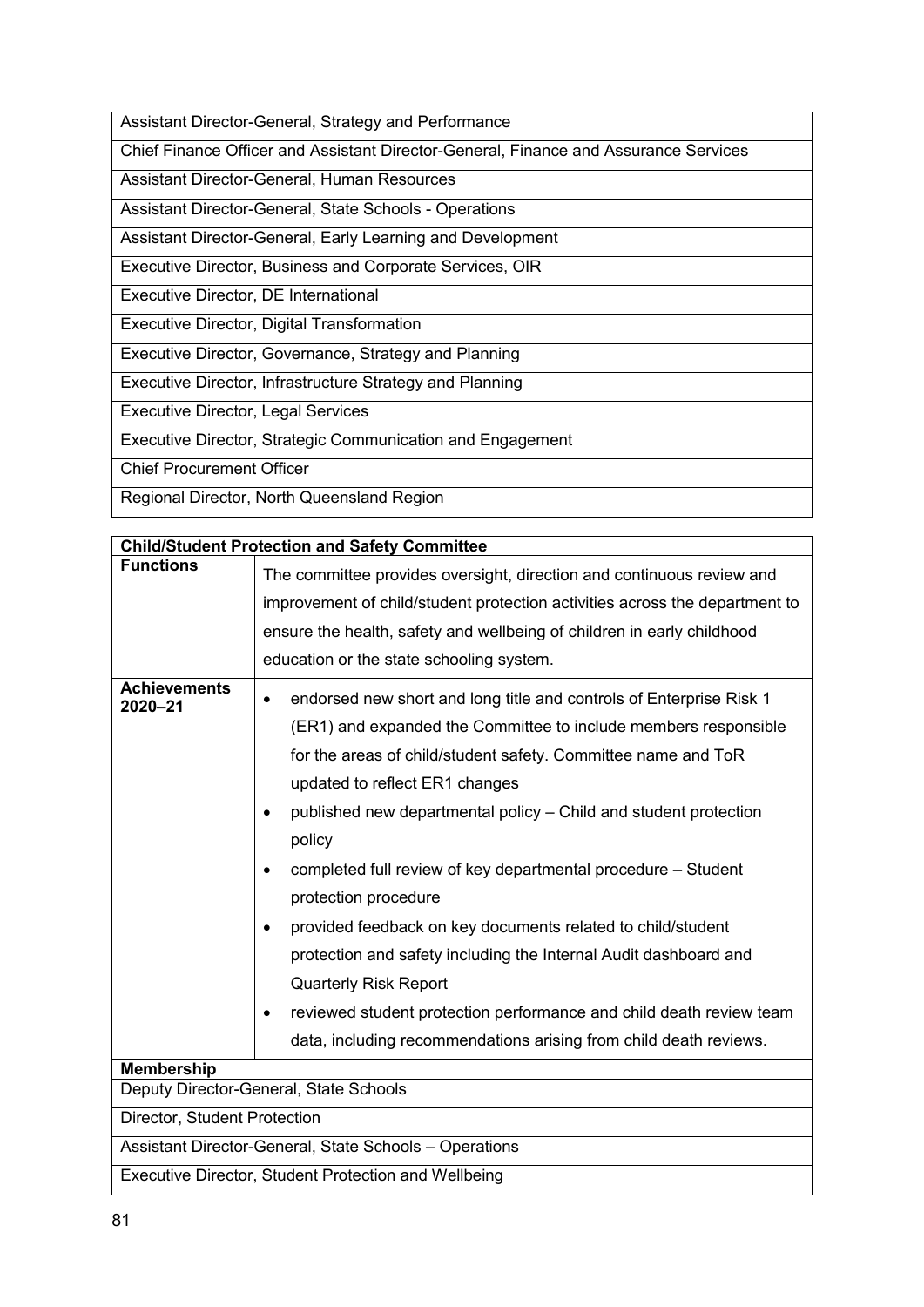| Executive Director, State Schools – Disability and Inclusion         |
|----------------------------------------------------------------------|
| Executive Director, Governance, Projects and Administration          |
| Executive Director, Youth Engagement                                 |
| Executive Director, School Autonomy and Improvement                  |
| Executive Director, Governance, Strategy and Performance             |
| <b>Executive Director, Human Resources</b>                           |
| <b>Executive Director, Portfolio Services and External Relations</b> |
| Executive Director, Early Childhood and Education Improvement        |
| Regional Director, Darling Downs South West Region                   |
| A/Executive Principal, Wavell State High School                      |

| <b>Information Governance Security Committee</b>                                     |                                                                                         |  |
|--------------------------------------------------------------------------------------|-----------------------------------------------------------------------------------------|--|
| <b>Functions</b>                                                                     | The function of the committee is to:                                                    |  |
|                                                                                      | provide management oversight of and direction for the department's<br>$\bullet$         |  |
|                                                                                      | Information Security Management System (ISMS) to ensure it                              |  |
|                                                                                      | achieves intended objectives                                                            |  |
|                                                                                      | endorse the information security governance policies and procedures<br>$\bullet$        |  |
|                                                                                      | for the department's business units and related entities                                |  |
|                                                                                      | make recommendations where relevant to the Information<br>$\bullet$                     |  |
|                                                                                      | Custodian/Risk Owner regarding risk levels, controls and actions for                    |  |
|                                                                                      | enterprise information security risks                                                   |  |
|                                                                                      | endorse information security assurance reports.<br>$\bullet$                            |  |
| <b>Achievements</b><br>2020-21                                                       | supported the expansion of the scope for the ISMS<br>$\bullet$                          |  |
|                                                                                      | supported DoE IS18 Attestation, Annual Return and new IS18<br>$\bullet$                 |  |
|                                                                                      | requirements                                                                            |  |
|                                                                                      | supported OIR IS18 Attestation, Annual Return and new IS18                              |  |
|                                                                                      | requirements                                                                            |  |
|                                                                                      | supported quarterly information security reports<br>$\bullet$                           |  |
|                                                                                      | supported information security internal audit report for quarterly review.<br>$\bullet$ |  |
| <b>Membership</b>                                                                    |                                                                                         |  |
| Deputy Director-General, People and Corporate Services                               |                                                                                         |  |
| Executive Director, Office the Director-General                                      |                                                                                         |  |
| Assistant Director-General, State Schools                                            |                                                                                         |  |
| Assistant Director- General, Early Childhood and Education Improvement               |                                                                                         |  |
| Assistant Director-General, Policy Planning and Performance                          |                                                                                         |  |
| Chief Finance Officer and Assistant Director-General, Finance and Assurance Services |                                                                                         |  |
| Assistant Director-General, Human Resources                                          |                                                                                         |  |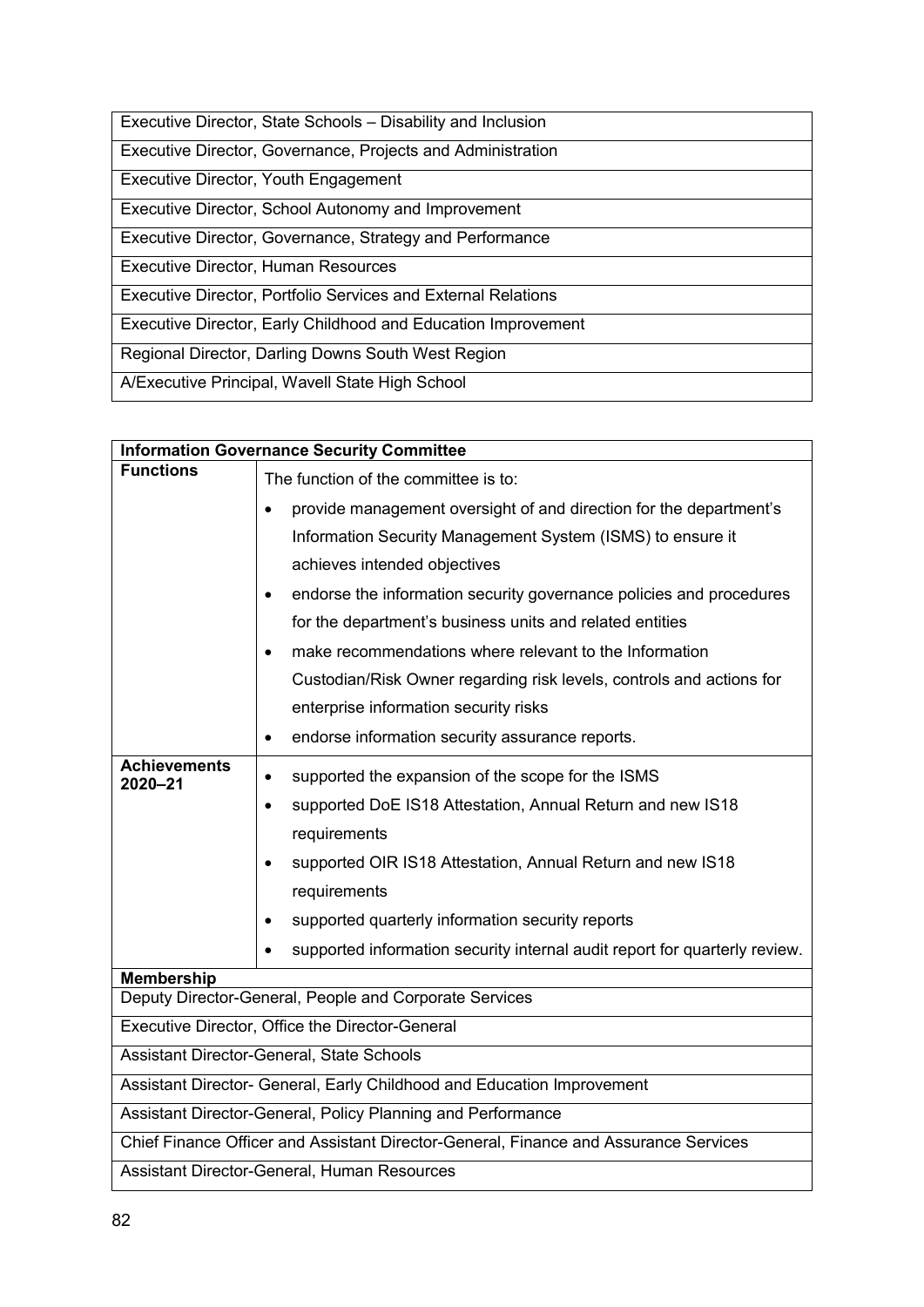Assistant Director-General ,Information and Technologies

Assistant Director-General, Infrastructure Services

Executive Director, Office of Industrial Relations

Executive Director, Strategic Communications and Engagement

Executive Director ETS, Information and Technologies Branch

Director, Ministerial and Executive Services

Executive Director, Legal Services

Director, Information and Governance Management, Information and Technologies Branch

Head of Internal Audit, Internal Audit

| <b>Continuity and Disaster Management Committee</b> |                                                                                              |  |
|-----------------------------------------------------|----------------------------------------------------------------------------------------------|--|
| <b>Functions</b>                                    | The Continuity and Disaster Management Committee provides                                    |  |
|                                                     | oversight to the prevention, preparedness and recovery phases as                             |  |
|                                                     | follows:                                                                                     |  |
|                                                     | <b>Prevention and preparedness</b>                                                           |  |
|                                                     | provide strategic oversight of the implementation and continual                              |  |
|                                                     | improvement of DoE's disaster and business continuity                                        |  |
|                                                     | arrangements including hazard specific plans                                                 |  |
|                                                     | provide strategic oversight and direction on the business continuity<br>$\bullet$            |  |
|                                                     | and disaster management maturity including capacity and                                      |  |
|                                                     | capability building                                                                          |  |
|                                                     | oversee annual prevention and preparedness planning regionally<br>$\bullet$                  |  |
|                                                     | and state-wide to ensure a suitable state of readiness                                       |  |
|                                                     | monitor and guide the Disaster and Emergency Management<br>$\bullet$                         |  |
|                                                     | exercise program across DoE to ensure a consistent level of                                  |  |
|                                                     | up-to-date awareness and skills training                                                     |  |
|                                                     | monitor modes and channels of communication including school<br>$\bullet$                    |  |
|                                                     | and early years services closures                                                            |  |
|                                                     | monitor implementation of recommendations from reviews and the<br>$\bullet$                  |  |
|                                                     | lessons management program to strengthen the maturity of                                     |  |
|                                                     | disaster, emergency and business continuity management.                                      |  |
|                                                     | <b>Recovery</b>                                                                              |  |
|                                                     | provide ongoing management and oversight of DoE recovery                                     |  |
|                                                     | activities                                                                                   |  |
|                                                     | oversee post-event reviews and provide overall guidance and<br>direction to the review team. |  |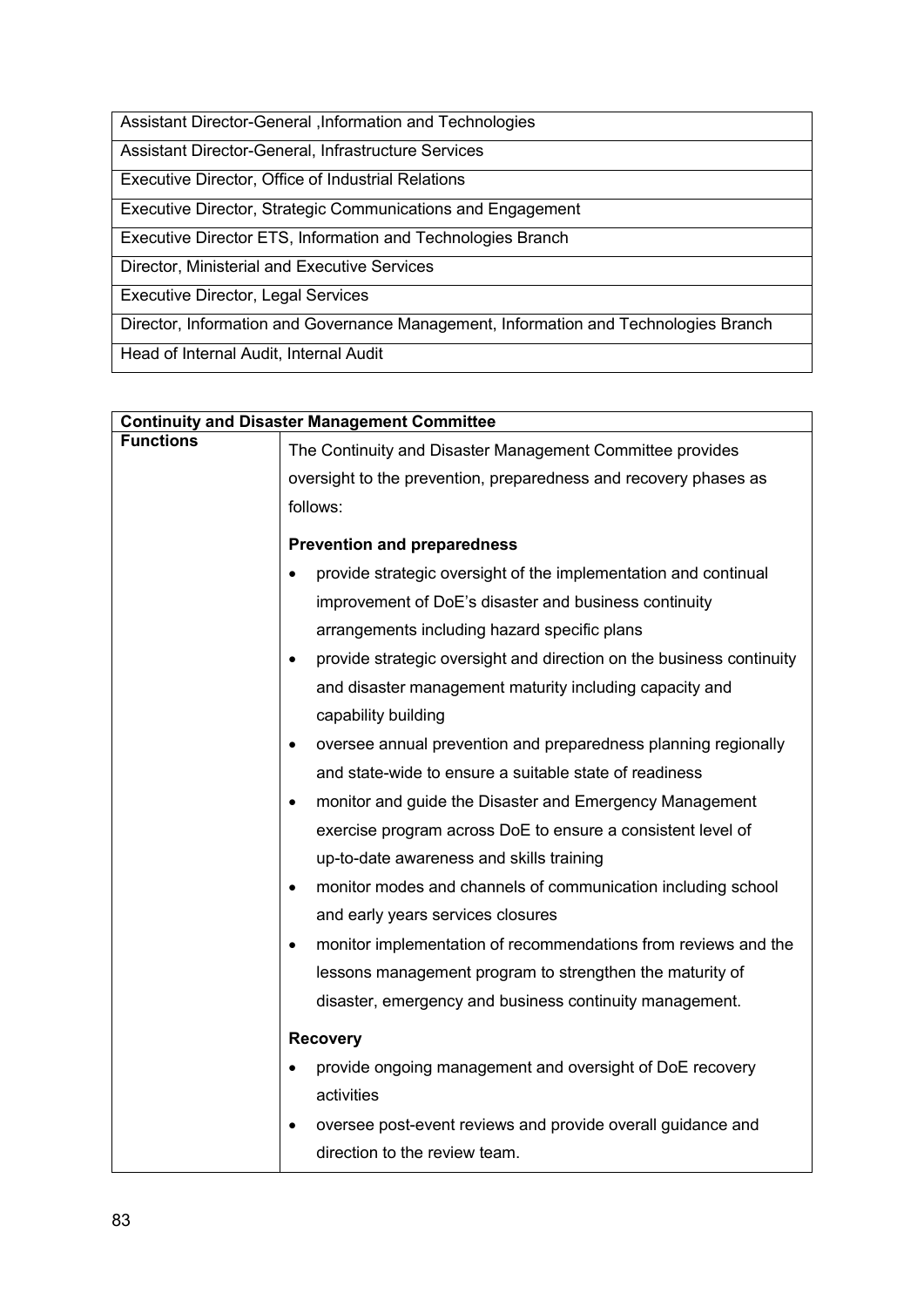| <b>Achievements</b><br>2020-21                        | The committee endorsed the following:                                        |
|-------------------------------------------------------|------------------------------------------------------------------------------|
|                                                       | Annual work plan 2021-22                                                     |
|                                                       | Business Continuity procedure for development                                |
|                                                       | Disaster and Emergency Management Procedure for development<br>٠             |
|                                                       | Disaster and Emergency Management Learning Development                       |
|                                                       | Framework for development                                                    |
|                                                       | 11 COVID-19 recommendations for closure.<br>٠                                |
| <b>Membership</b>                                     |                                                                              |
|                                                       | Deputy Director - General - Early Childhood and Education Improvement        |
|                                                       | Emergency Response Controller, Executive Response Team                       |
|                                                       | Assistant Director-General - Information and Technologies                    |
|                                                       | Assistant Director-General - Infrastructure Services (Operations Controller) |
| Assistant Director-General - State Schools            |                                                                              |
| Assistant Director-General - Strategy and Performance |                                                                              |
|                                                       | Assistant Director-General – Early Childhood and Education Improvement       |
|                                                       | Regional Director - North Queensland Region                                  |
|                                                       | Executive Director – Office of the Director-General                          |
|                                                       | Executive Director - Strategic Communications and Engagement                 |
|                                                       | Director - Disaster, Emergency and School Security                           |

| <b>Infrastructure Investment Board</b> |                                                                                                                                       |  |
|----------------------------------------|---------------------------------------------------------------------------------------------------------------------------------------|--|
| <b>Functions</b>                       | The Infrastructure Investment Board is the governing body for ensuring<br>that: the Infrastructure Investment Program (IIP) meets the |  |
|                                        | department's strategic and operational requirements; and good                                                                         |  |
|                                        | governance and due diligence is applied in the formulation of the                                                                     |  |
|                                        | Investment Program.                                                                                                                   |  |
| <b>Achievements</b><br>2020-21         | increased focus (and clarity of reporting) on the performance of the<br>$\bullet$                                                     |  |
|                                        | IIP from a strategic issues and risk perspective (rather than                                                                         |  |
|                                        | information sharing) and providing constructive challenge and                                                                         |  |
|                                        | guidance as required                                                                                                                  |  |
|                                        | increased focus on effectiveness of reporting by Infrastructure<br>٠                                                                  |  |
|                                        | Services on the status of programs comprising the IIP from an                                                                         |  |
|                                        | issues and risk management perspective, and monitoring actions                                                                        |  |
|                                        | arising to increase transparency and accountability                                                                                   |  |
|                                        | noted more than 15 local area strategic analyses to inform future<br>$\bullet$                                                        |  |
|                                        | service and investment need                                                                                                           |  |
|                                        | monitored COVID-19 restrictions and impacts (supply-side and<br>٠                                                                     |  |
|                                        | demand-side) across the IIP and noted a transfer of \$447 million                                                                     |  |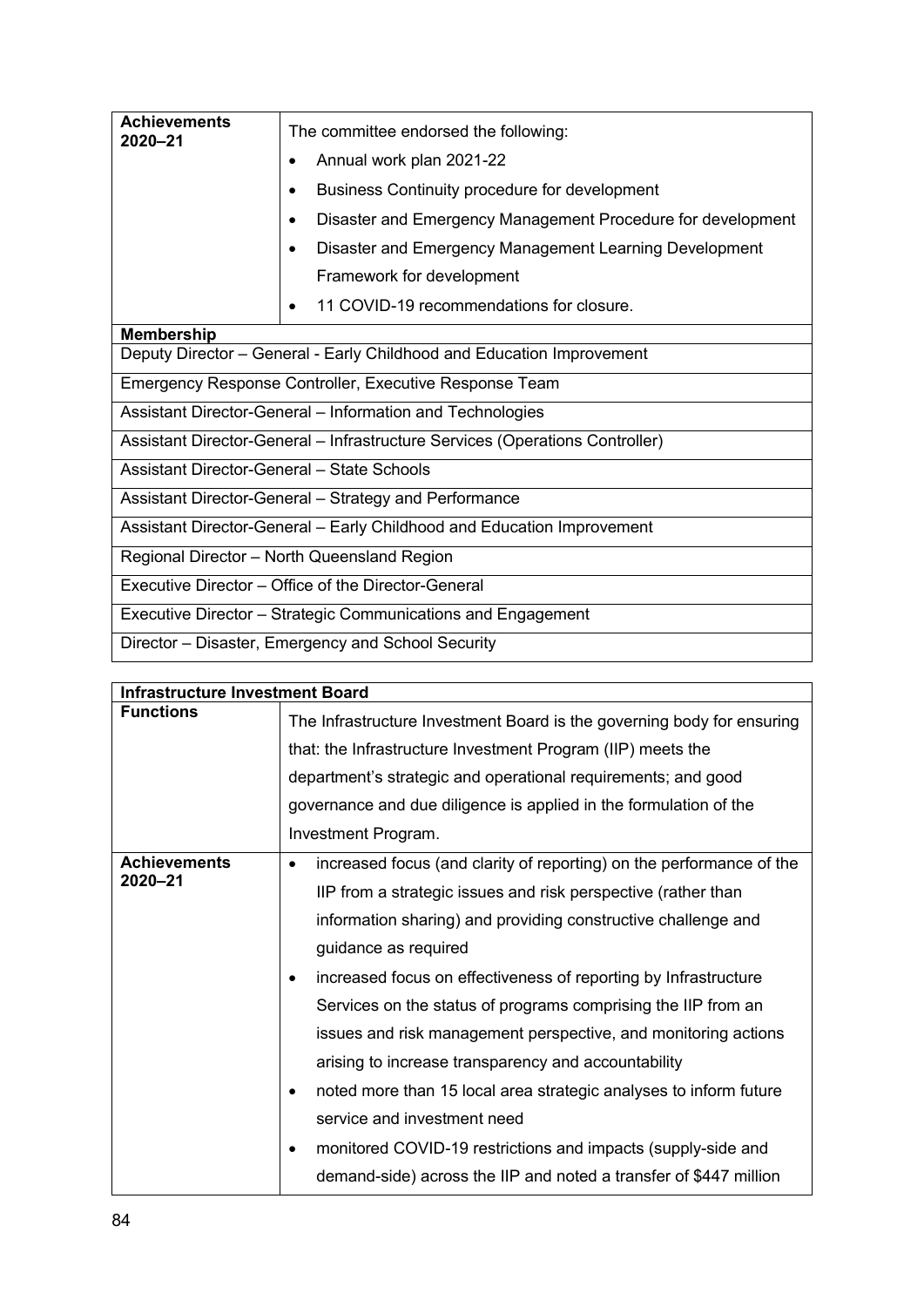|                                                                                | from FY21 to FY22 in response to a greatly reduced timeframe for            |  |
|--------------------------------------------------------------------------------|-----------------------------------------------------------------------------|--|
|                                                                                | planning, consultation and delivery for FY21                                |  |
|                                                                                | advised EMB on performance of the IIP each quarter                          |  |
|                                                                                | noted the end-of-month performance of the portfolio and monitored           |  |
|                                                                                | the 4-year rolling IIP                                                      |  |
|                                                                                | noted the performance (time/cost/quality/risks/issues) of programs<br>٠     |  |
|                                                                                | of significance across the IIP                                              |  |
|                                                                                | Building Future Schools and Future Schools Program<br>$\circ$               |  |
|                                                                                | Renewing Our Schools Program<br>$\circ$                                     |  |
|                                                                                | ACES and Air-conditioning Program<br>$\circ$                                |  |
|                                                                                | Growth General Learning Spaces Program<br>$\circ$                           |  |
|                                                                                | Workplace Health and Safety Program<br>$\circ$                              |  |
|                                                                                | aligned the IIP to department and whole-of-government strategic             |  |
|                                                                                | objectives and risks through targeted planning and investments              |  |
|                                                                                | across workplace health and safety operations, processes and                |  |
|                                                                                | governance                                                                  |  |
|                                                                                | increased confidence in performance reporting across priority<br>٠          |  |
|                                                                                | programs within IIP.                                                        |  |
| <b>Membership</b>                                                              |                                                                             |  |
|                                                                                | Deputy Director-General, Infrastructure Services                            |  |
|                                                                                | Assistant Director-General, Infrastructure Services                         |  |
|                                                                                | Assistant Director-General, State Schools - Rural, Remote and International |  |
|                                                                                | Assistant Director-General, Information and Technologies                    |  |
|                                                                                | Chief Finance Officer and Assistant Director-General, Finance and Assurance |  |
|                                                                                | Assistant Director-General, Early Learning and Development                  |  |
| <b>External Membership</b>                                                     |                                                                             |  |
|                                                                                | Deputy Director-General, Building Policy and Asset Management,              |  |
| Department of Housing and Public Works                                         |                                                                             |  |
|                                                                                | Executive Director Infrastructure and Economic Resilience,                  |  |
| Department of State Development, Infrastructure, Local Government and Planning |                                                                             |  |
|                                                                                | Director, Economic Policy, Department of the Premier and Cabinet            |  |
| Executive General Manager, Policy and Performance, Queensland Treasury         |                                                                             |  |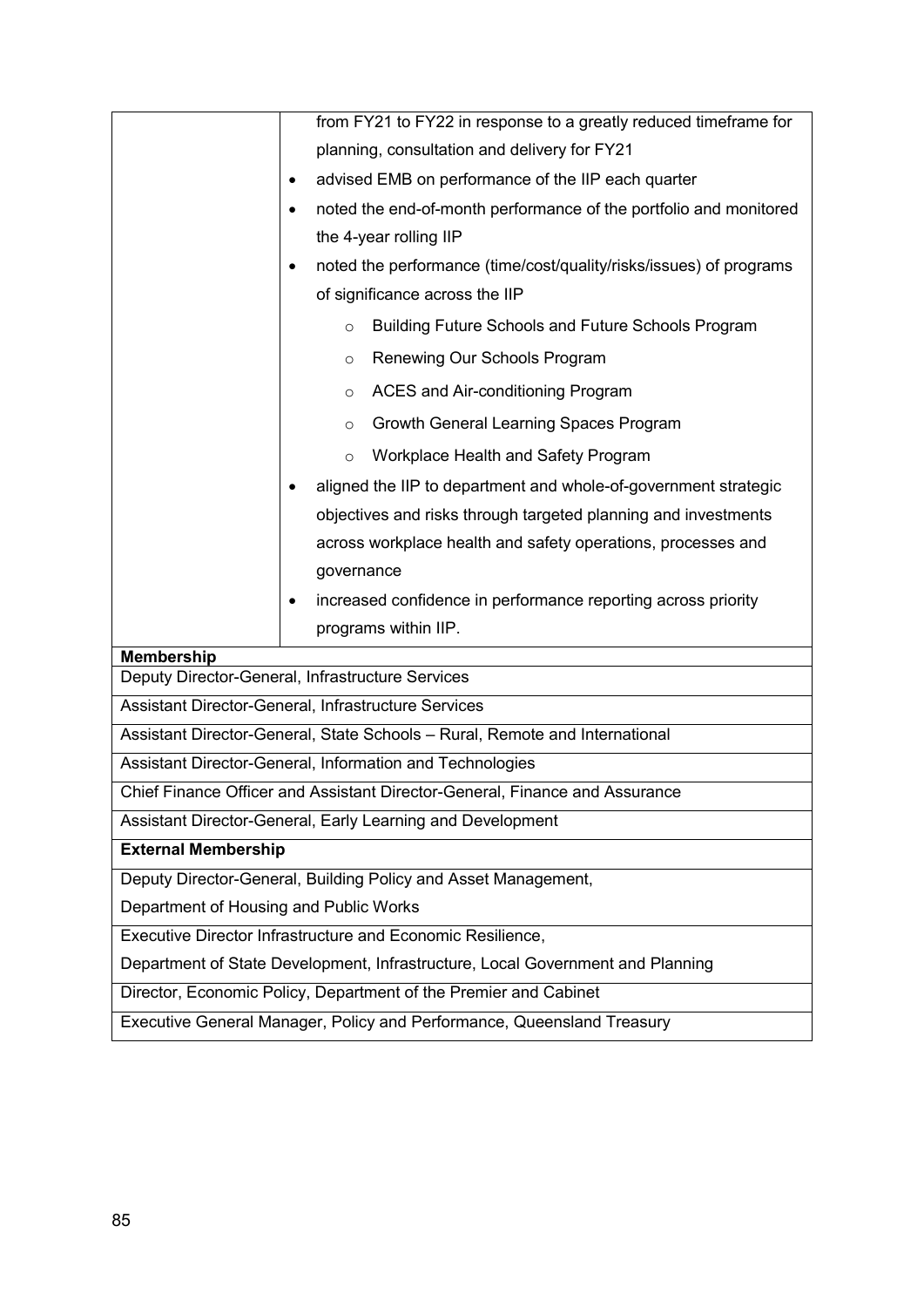|                                | Office of Industrial Relations - Board of Management Committee          |  |  |
|--------------------------------|-------------------------------------------------------------------------|--|--|
| <b>Functions</b>               | The Board of Management (BOM) is the main decision-making body in       |  |  |
|                                | OIR. BOM considers strategic issues and risks and has overall           |  |  |
|                                | responsibility for management of the business in supporting the         |  |  |
|                                | Director-General in discharging his responsibilities as the accountable |  |  |
|                                | officer.                                                                |  |  |
| <b>Achievements</b>            | agreed on whole of organisational messaging for progress of             |  |  |
| 2020-21                        | outcomes of 2019 and 2020 Working for Queensland Survey                 |  |  |
|                                | approved staffing programs – OIR Staff thanks and recognition, OIR      |  |  |
|                                | Positive Performance Management Framework, OIR People Strategy,         |  |  |
|                                | <b>OIR Values and Behaviours Guide</b>                                  |  |  |
|                                | approved the COVID-19 response implementation plan<br>٠                 |  |  |
|                                | approved Records365 as the mandated enterprise Records<br>٠             |  |  |
|                                | Management System (RMS) technology product, which aligns with           |  |  |
|                                | Governments Advancing Queensland's Priorities, OIRs Operational         |  |  |
|                                | Plan objectives and Best Practice Review (BPR) of Workplace Health      |  |  |
|                                | and Safety Queensland (WHSQ) recommendations                            |  |  |
|                                | approved formal adoption of the Department of Education Enterprise      |  |  |
|                                | Risk Management Framework including the DoE Enterprise Risk             |  |  |
|                                | Appetite Statement for OIR                                              |  |  |
|                                | approved the refresh of existing operational plan with COVID-19         |  |  |
|                                | pandemic response learnings                                             |  |  |
|                                | endorsed the new OIR Criminal History Check Procedure<br>٠              |  |  |
|                                | approved all desktops to be converted to laptops where business         |  |  |
|                                | appropriate as part of the ICTS Asset Replacement Program, to           |  |  |
|                                | support continued responsive services under the Strategic and           |  |  |
|                                | Operational plans and current pandemic climate                          |  |  |
|                                | approved the implementation and use of the High-Risk Work<br>٠          |  |  |
|                                | Licensing Compliance and Enforcement Policy                             |  |  |
|                                | reviewed the Health Safety Wellbeing (HSW) Committee update, the<br>٠   |  |  |
|                                | monthly HSW performance results and the report on 2020 work             |  |  |
|                                | related HSW incidents to identify trends and inform potential           |  |  |
|                                | corrective actions                                                      |  |  |
|                                | reviewed updates on progress Queensland is making towards the<br>٠      |  |  |
|                                | national work health and safety strategy targets 2021-2022 which        |  |  |
|                                | informs work against the Strategic and Operational plans.               |  |  |
| <b>OIR Membership</b>          |                                                                         |  |  |
| <b>Deputy Director-General</b> |                                                                         |  |  |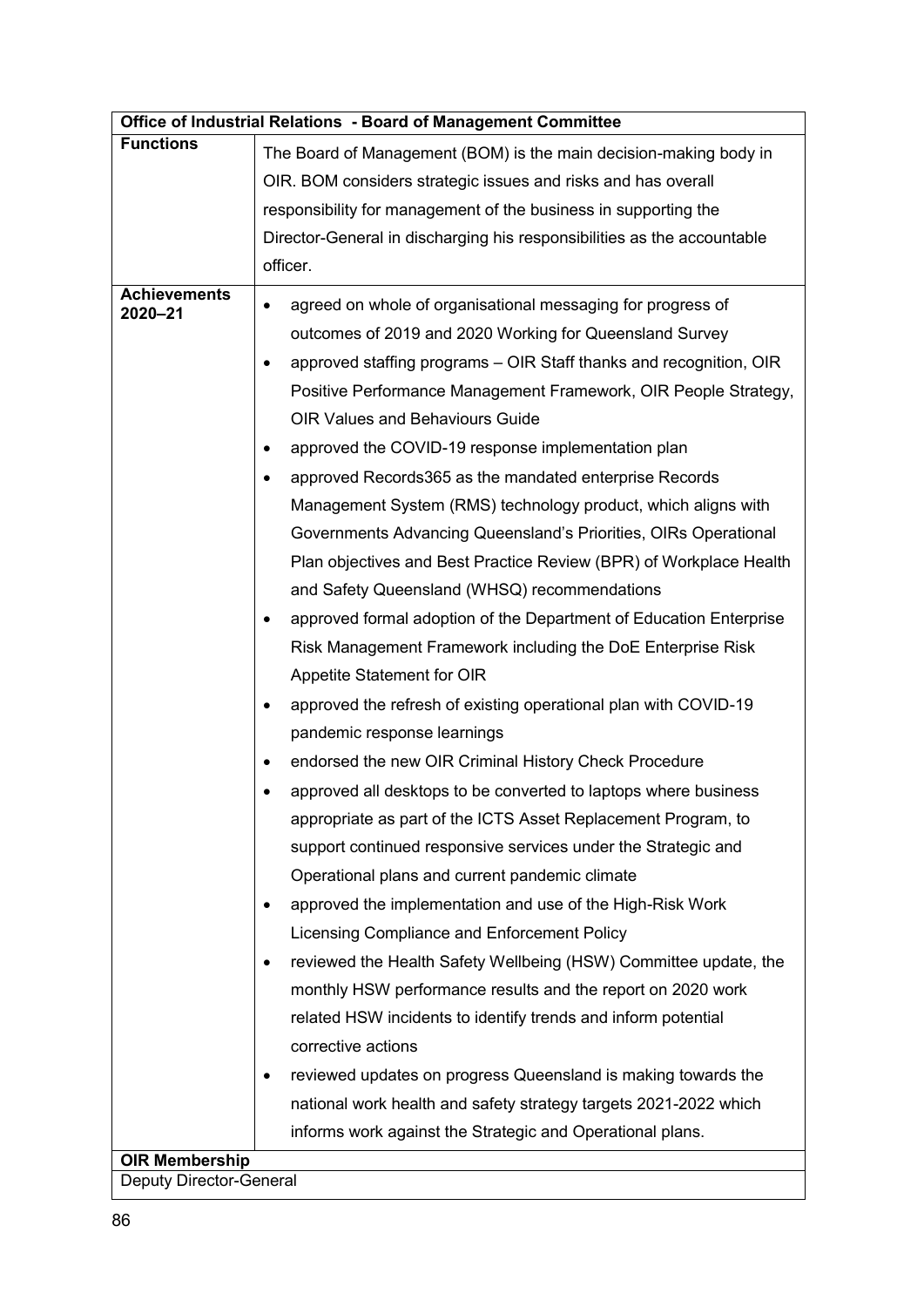| Executive Officer, Office of the Deputy Director-General           |
|--------------------------------------------------------------------|
| <b>Executive Director - Business and Corporate Services</b>        |
| <b>Executive Director - WHS Engagement and Policy Services</b>     |
| <b>Executive Director - Specialised Health and Safety Services</b> |
| Executive Director - Industrial Relations                          |
| Executive Director - Workers' Compensation Policy and Services     |
| <b>Executive Director - WHS Compliance and Field Services</b>      |
| <b>Executive Director - Electrical Safety Office</b>               |
| Director - Finance, Facilities and Procurement                     |
| Director - Business Innovation and Planning Unit                   |

| Office of Industrial Relations - Health, Safety and Wellbeing Committee |                                                                                 |  |
|-------------------------------------------------------------------------|---------------------------------------------------------------------------------|--|
| <b>Functions</b>                                                        | The Health, Safety and Wellbeing Committee (HSWC) is the principal              |  |
|                                                                         | means for OIR management and OIR workers to meet regularly to                   |  |
|                                                                         | facilitate a coordinated and strategic response to key HSW matters. The         |  |
|                                                                         | HSWC is primarily involved in matters that affect the organisation (OIR)        |  |
|                                                                         | and OIR employees.                                                              |  |
| <b>Achievements</b><br>2020-21                                          | committee established and consolidated with good representation<br>$\bullet$    |  |
|                                                                         | from employees and employer                                                     |  |
|                                                                         | significant improvement in incident reporting and awareness of HSW<br>$\bullet$ |  |
|                                                                         | issues throughout OIR                                                           |  |
|                                                                         | quicker resolution of identified safety issues through management<br>$\bullet$  |  |
|                                                                         | commitment at the HSWC meetings.                                                |  |
| <b>OIR Membership</b>                                                   |                                                                                 |  |
|                                                                         | Executive Director - Business and Corporate Services                            |  |
| Program Manager - Health and Wellbeing                                  |                                                                                 |  |
| Executive Director - WHS and Compliance Field Services                  |                                                                                 |  |
| Executive Director - Workers' Compensation Regulatory Services          |                                                                                 |  |
| Director - Organisational Culture                                       |                                                                                 |  |
|                                                                         | Director - Finance, Facilities and Procurement                                  |  |
|                                                                         | Director - HRW and Licensing Services                                           |  |
| <b>Regional Support Officer</b>                                         |                                                                                 |  |
| Senior Inspector (Industrial)                                           |                                                                                 |  |
| Senior Registry Officer                                                 |                                                                                 |  |
| <b>Investigations Manager</b>                                           |                                                                                 |  |
| Senior Inspector                                                        |                                                                                 |  |
| Senior Advisor (IPAM)                                                   |                                                                                 |  |
| Senior Inspector (Construction)                                         |                                                                                 |  |